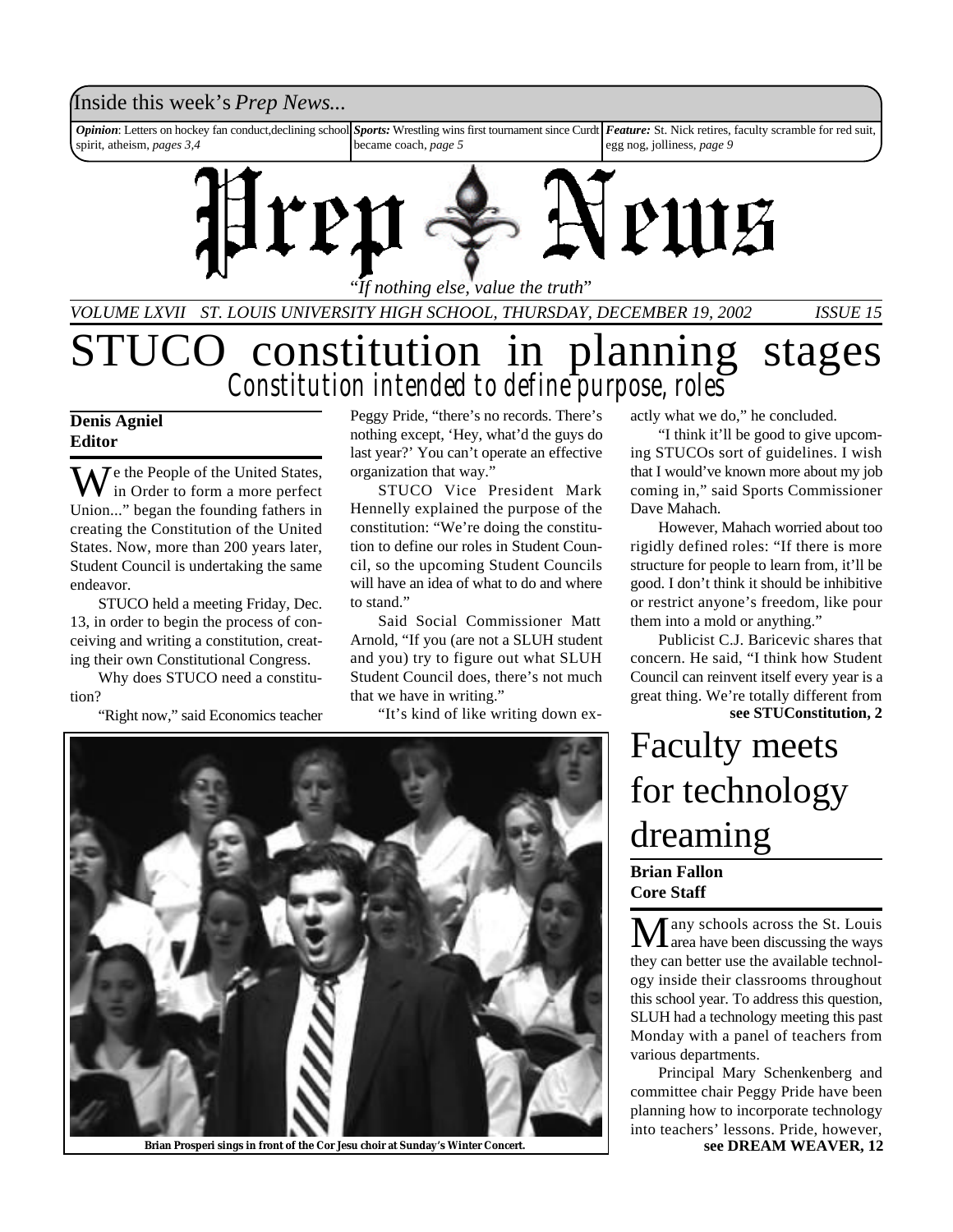### 2 **News** December 19, 2002 Teens Acting for Peace observes presentations

#### **Patrick Stephens Core Staff**

A lthough they've been meeting since<br>September, the Teens Acting for lthough they've been meeting since Peace group still has some work to do before giving its first grade school presentation. The group's purpose, according to TAP moderator and Pastoral Director Rob Garavaglia, is for "high school students to go into area inner-city grade schools and teach a pledge of non-violence."

On Dec. 12 , TAP observed a presentation by Cardinal Ritter students in order to learn how to effectively present ideas.

Teens Acting for Peace is an organization at SLUH that is modeled on the Institute for Peace and Justice.

Garavaglia says he is "intentionally working with (only) freshmen and sophomores" because he sees it as a great opportunity for underclassmen to have leadership roles in the school.

The group has already done some

### STUConstitution

#### (from 1)

last year's STUCO.

"I think that if last year's Student Council would've made a constitution instead of us, this whole year'd be different because Adam Shukwit — he was the Sports Commissioner, and he, like, ran Student Council. And this year it's a group effort.

"I don't think one class's ideas should set the standard for the rest of Student Councils," concluded Barrale.

The only solution he could see that could allow for the uniqueness of each new STUCO was to create a new constitution from scratch each year, but, he said, that would defeat the purpose of even writing one in the first place.

On the other hand, Pride sees the constitution accomplishing a larger goal.

"For STUCO, we need a formalized, codified idea of who we are, so we can pursue goals that would fall under that mission of who STUCO is," she said. She

useful work within the school. Sophomore members gave presentations on sophomore retreat and were instrumental in planning the recent Mix-it-Up day.

SLUH students are working closely with students from Cardinal Ritter. In addition to viewing one of their presentations, Garavaglia sees the simultaneous work with Ritter as "an excellent opportunity" for SLUH to get a different perspective from people with different backgrounds on ideas concerning justice and peace.

Although a relatively new program, TAP has already narrowed its focus. The members' goal this year is to give three presentations in one day in March on various topics of concern. They are seeking to speak at a school of predominantly white students, another of mostly African-American students, and another school that is more diverse. They have been meeting every other week since September in order to get ready for their presentations. But in order to finalize their talks, they

likened the need for a STUCO constitution to the need for America to have a constitution.

The idea behind the constitution came out of the summer meetings, which established a Leadership committee. The committee, according to Pride, asked the question: "How do we train leaders in our school?"

"We (on the Leadership committee) looked at STUCO and what it's done in the past few years and felt that it needed this tree on which to hang the traditions of St. Louis U. High. You can't hang traditions on an empty space, so the tree is really the constitution," said Pride.

Arnold saw one benefit of the constitution as possibly reforming the election process.

"One thing I thought: if we change the elections, it could end up being a good thing." He explained that the speeches for candidacy had nothing to do with qualifications and more to do with shaving one's will start meeting every week.

TAP plans to talk about various subjects, including communication, listening, gossiping, increased respect for women, excluding students, and most of all, bullying. Bullying has been a big concern in the group because, they say, the issue isn't going away and involves other issues of respect. Garavaglia said there's a difference between grade school and high school bullying and the group wants to deal with that. In dealing with these issues, Garavaglia thinks that TAP members will even get the opportunity to lead class prayer services somewhere down the line.

Members of TAP have been pleased with the progess the organization has made, considering this is their first year. Sophomore Robert Stretch said the presentations by Cardinal Ritter were very informative and helpful in deciding "what's going to work and what's not going to work" when dealing with gradeschoolers' receptiveness to their ideas on peace and justice.

head or parodying an anti-drug commercial. "I think if we could do something like change the elections...we could make kids be more creative." He suggested that the student running for publicist should make a poster, showing his qualification for the position.

Agreed Pride, "(STUCO) might see there's a better way than how they've done it historically, and if we put that in writing, it might help to format the elections better. We might realize we want greater representation, all kinds of things."

Pride also responded to concerns about definition of positions. "The constitution will outline each of the roles of each of the offices in general terms. It will not say, 'You must do this. You must do that.' It will be more of a global view of that office and what it's about and what its mission really is," she said.

Concluded Pride, "We want to define some things, but we also want to leave it open-ended."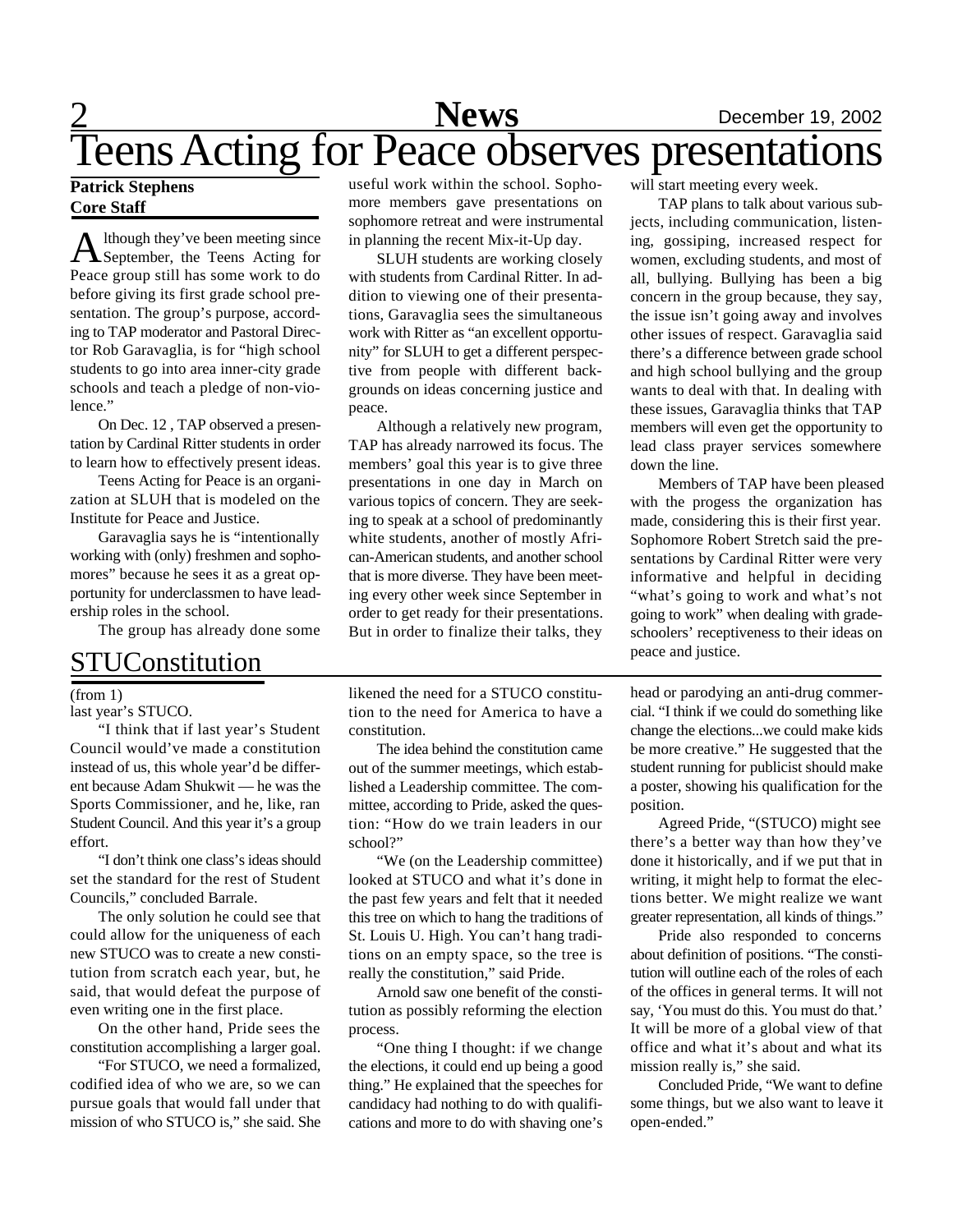# December 19, 2002<br> **LETTERS TO THE EDITOR**

### Hockey fan Weiss defends hockey fans' behavior

To the Editor:

Last week, the *Prep News* printed an article and a commentary discussing the behavior of SLUH students at hockey games, or, more specifically, the drinking and cheering at the games. I will not deny that there are people who have been drinking before hockey games or that the cheers are different from football games, but I will defend the students who go to the games against the overstatements made about their conduct at hockey games.

If all of the things written in the *Prep News* last week were true, I would agree with those who have said that student behavior at the games is "despicable," but the issues that were brought up and the prominence of these things were either drastically exaggerated or plain false. Among these things were yelling at parents, drinking in the game, the tailgating, and the vulgarity of cheers.

I have gone to hockey games since sophomore year and have never seen a single student yell at a parent or drink inside the rink. I suppose that someone could drink once they got inside the game, but they would have to do it in front of four police officers and a faculty member. Without drinking at the game, only drinking before the game remains as a possibility for the intoxication.

It was said, "SLUH students tailgate before hockey games with the intention of drinking alcohol." Going early is simply for having fun with friends. Before games, students will throw a football or play a game of wiffleball while their meat is cooking on the grill. Even the St. Louis County police officers will come out and have a burger and talk for a while. With policemen around before the games, outside of the rink does not seem to be the best place for drinking.

The articles implied that student drunkenness leads to to malicious cheering and rowdiness. Cheers are used for two reasons at hockey games: to support SLUH and to get into the heads of opposing players, mainly the goalie. Although there are cheers to disrupt the other team's focus, truly terrible cheers like "Fat Ass Goalie" have not been used all year.

Cheers directed at the other team are used to distract them, not to rip them apart. Last Friday against Fox, the fans were able to disrupt a quality goalie with complete kindness. The meanest cheer against the other team was people saying that the goalie was "mediocre" after singing songs like "Why Can't We Be Friends."

The behavior at hockey games has changed this year, and no one should hold the actions of past years against the present fans. The best way to make change is to challenge each other, like Mr. Clark has said, and that is what this season's fans have slowly done. Mr. Clark was even quoted last week as saying, "From my understanding, the behavior this year has been pretty good." Mr. Busenhart has also said that this is the best group of fans that he has had.

SLUH hockey fans have been getting incredible attendance numbers and recognition as the best fans in high school hockey because of the fun and excitement of going to the games. If you want to see what the behavior at games is like this year, come out and experience it for yourself. If you dislike the cheers being yelled, then start any cheer you would like, because everyone at hockey is encouraged to lead cheers.

Eric Weiss, '03

### Rosenberg addresses atheism, urges students to keep an open mind

To the Editor:

Brian Kane's thought-provoking article on atheism (*Prep News*, Dec. 12, 2002) at SLUH prompts us to reflect as a community on several important questions: Why do students struggle with unbelief? What do we mean by atheism? Finally, how ought we, as a Catholic institution, respond to atheism at SLUH?

I appreciated the honesty of Peter Gosik, Pat Ivers, Nick Engle, Joey Muller, and the anonymous senior. I admire their courage to share with us what many consider intensely personal interior experiences.

Several students described the impact that resulted from theology teachers' encouragement to question their faith. My fear as a teacher is that many students perceive this as an encouragement to become skeptics—to relentlessly question everything from a starting point that nothing is true. Rather, what I hope to encourage is critical thinking which has, as its goal, the deeper discovery of the truth. Critical thinking recognizes that

questions arise in our experience that demand answers. It is understandable that students will struggle with questions that challenge the faith of their childhood: Why do bad things happen? How do we reconcile our religious faith with an evolutionary view of the universe? How do we make sense of innocent suffering and death? My parents have been wrong about other issues; are they are also wrong about religion? Life, in all its beauty and tragedy, is filled with mystery. Many believers, myself included, have at times struggled to reconcile these questions with their faith. It seems to me, however, that because students cannot always answer these questions with scientific precision, they too easily give up faith.

My challenge to these students is to continue, even in the midst of unbelief, to investigate the Church's attempt to answer these questions. We have a rich body of reflection on issues concerning, for example, the relationship between science and faith, the problem of innocent suffering, and morality. Ultimately, the answers to many of these questions will not be found **see ROSENBERG, 8**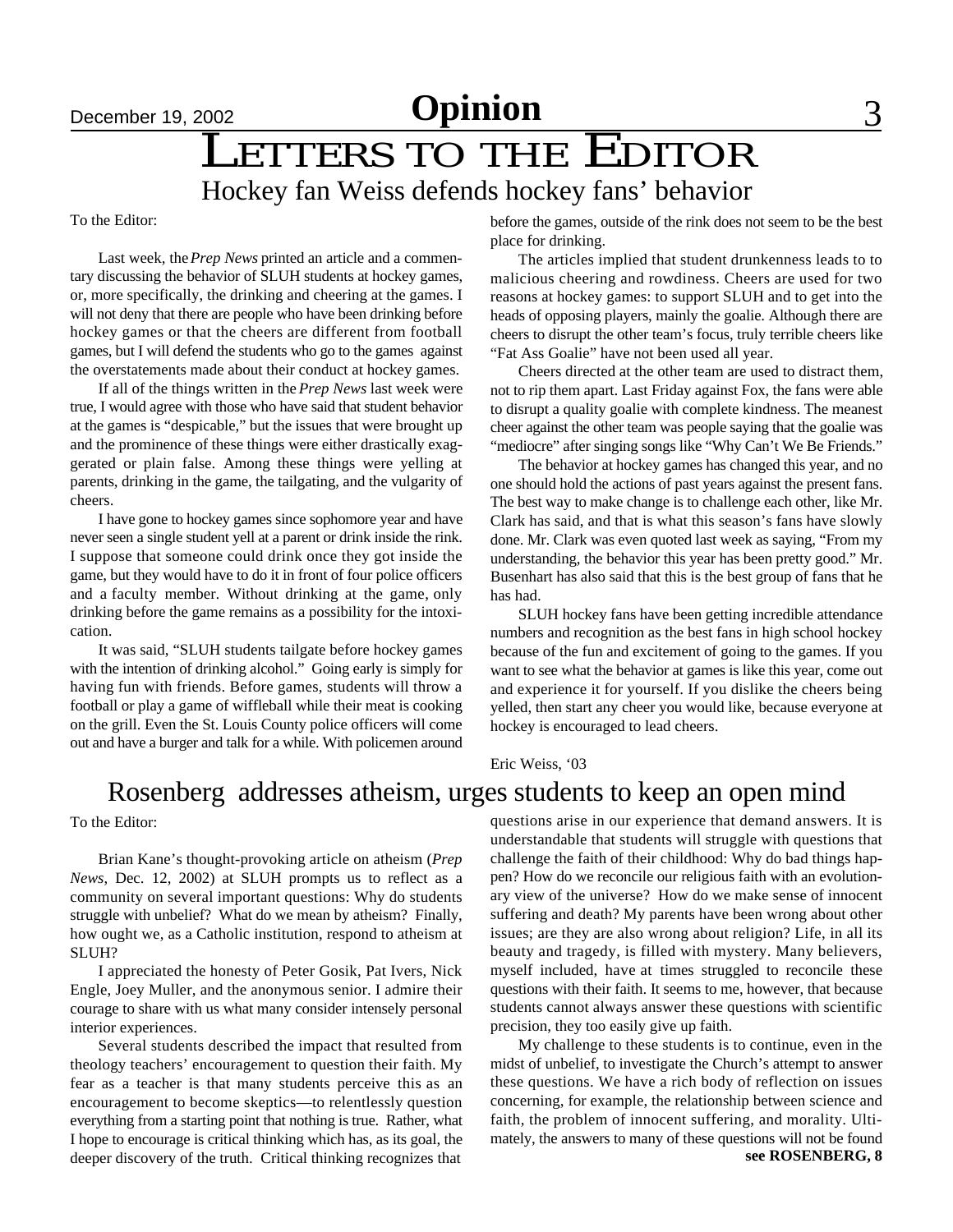## Baricevic argues that spirit is being stripped away from SLUH **LETTERS TO THE EDITOR**

To the Editor:

Recently, in our very own halls, tradition was questioned and examined. Then it was thrown on the floor and danced on. And this was no slow dance, my friends, oh no. This was the Mexican Hat Dance. And the dancers did not dance in tennis shoes or slippers. They danced in high heels. And they did not dance in just any heels but very long, very sharp heels. And—well, I think you get the picture.

For a recent example, let's turn to hockey. Due to the constant complaining from faculty and parents, SLUH's very own "hockey hooligans," as the group who arrives early to hockey games and leaves late so loves to be called, are now in the proverbial armpit of SLUH's administration. They are wrapped in a nasty headlock. After the tastefulness of their cheering was questioned, the administration decided to step into a sport they have stayed out of for all of Mr. Busenhart's reign as head coach, or 478 years. No longer will fans be able to taunt players on the ice (and occasionally other fans). Chalk it up as a win for progressive thinking and open-minded individuals.

I am in no way a progressive thinking and open-minded individual. I am stuck on the flypaper of tradition, and, frankly, I enjoy it here.

Ever since freshman year, I have loved SLUH's bizarre and sometimes uncouth traditions. From the now-extinct Belly Brigades and the now-extinct STUCO announcements to the nowextinct STUCO/Fine Arts homerooms and the now-extinct Junior Spirit Week, tradition was one of my favorite things at SLUH. Through these traditions, I really fell in love with SLUH. We did things that other schools never even thought of. I went back home and told all my friends about the crazy stuff that went down in the halls of SLUH. They thought I was crazy. Now that I look back on it, I think I was.

Tradition at SLUH is in the process of being torn down. Simple, shallow individuals who find a little bit of heaven in the chaotic atmosphere of hockey games and barbaric traditions such other schools are having their life force (SLUH spirit) slowly stripped away through the extinction of old SLUH traditions. Our "leaders of tomorrow," those lovely, peaceful people who can no longer attend hockey games because of the atrocities committed by SLUH students, are taking away traditions and, along with them, school pride and spirit.

as belly brigades and the heated rivalries between SLUH and

Just look at school attendance at football, basketball, and soon-to-be hockey games. It has plummeted. Now some of this can be blamed on the poor record of the football team, but not all of it. Attendance does not drop like it did this year. Is it a coincidence that this plummeting attendance was on the heels of the "Great Tradition Takeaway" (as I like to call the period between 1999 and 2003)? I don't think so. I feel sorry for the freshmen that won't be able to experience what I did. But that's just me. That's coming from somebody who once in a while does make fun of DeSmet kids for being a bunch of jocks and someone who does make fun of Vianney once in a while for being a school full of greaseballs. I know, I know. I'm a bad person. But if you ask those kids what they think about SLUH, they would all gather together in the stands and, on "3," give you a big, loud, "SLUH SUCKS!" They must not have progressive thinking and openminded students in their halls.

Sometimes I wish I could be one of those spirited, merry little fellows who are just so happy that hockey games may become similar to chess matches. Maybe, if they try hard enough, world peace is next. Probably not. In fact, I'm glad I'm not one of those merry fellows. Sometimes I'm just happy being a jerk.

But I have faith. I believe. I believe in the hanging curve ball and I believe there ought to be a Constitutional amendment outlawing Astroturf. But most importantly, I believe that, somehow, tradition at SLUH will continue, no matter how many people try to take it away.

CJ Baricevic '03

### Parents of hockey player offer perspective on student cheering

To the Editor:

As parents of a hockey player, and as fans of the sport, we have attended most SLUH games for the past few years. And although we applaud the concern over fan conduct at hockey games, please don't attack the sport of hockey as the root cause of the problem. Hockey blends the aspects of speed, agility, strength, and grace and is no more violent than football, soccer, or rugby.

As for fan conduct, we don't feel the SLUH fans' behavior is as bad as has been portrayed by some in the *Prep News*. Yes, occasionally some of our fans have acted inappropriately, directing crude comments to opposing players. However, we have never witnessed any of our fans yelling at parents, referees, or cheerleaders. They do get caught up in the excitement of the sport. A good check elicits a bigger roar from the crowd than a goal at times, but that is all a part of the sport and is no more dangerous or violent than an open field tackle in football.

There is nothing "different about hockey." Teenage drinking goes on at other venues. It isn't a hockey problem; it is a teenage drinking problem. The big difference is the close proximity of fans to players, and fans to fans, at hockey rinks, whereas with football the crowd is much more dispersed over a wider area, and there is a greater distance between players and fans. At a hockey rink, you can hear every single cheer, comment, or outburst. At a larger venue, this conduct is not easily noticed. The one or two "rowdy" fans stand out at a hockey game.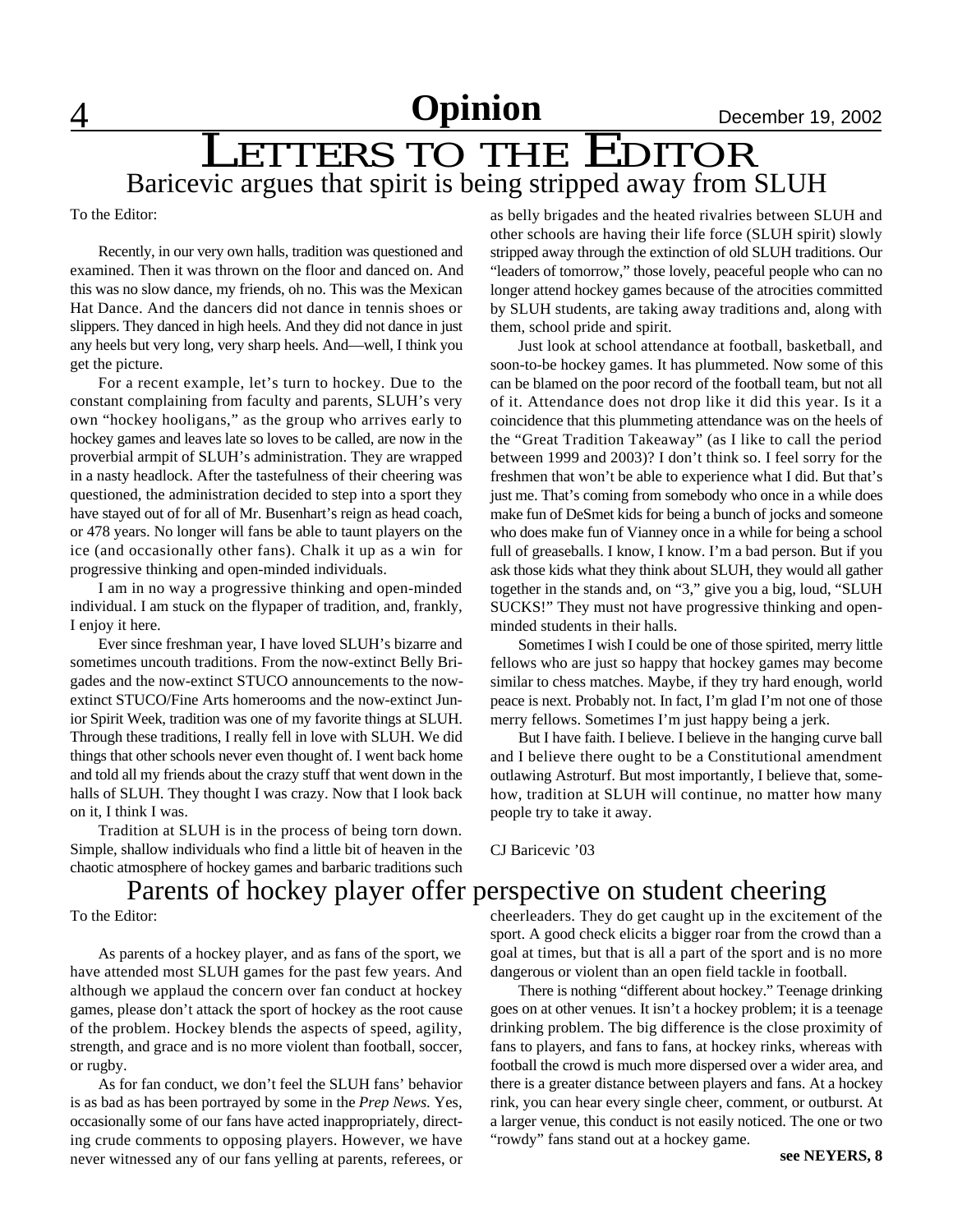## **December 19, 2002 Sports** 5 Grapplebills take first at Ritenour tournament

#### **Mike Smallwood Reporter**

The first phase of the wrestling season<br>is almost over—the conditioning and The first phase of the wrestling season stamina are returning and mat instincts are once again flurrying through the minds of Jr. Bill wrestlers. Last weekend's Ritenour Tournament was a great step for the wrestlers as they faced several difficult opponents. Although the Jr. Bills drew entrance into the Orange pool, by far the weaker of the two round-robin pools because of numerous open weight classes, there were still matches to be won and lost to teams such as Webster Groves, Pattonville, Riverview, and Wentzville.

The team had a solid first round, with good wins from seniors Pete Mahoney (135), Justin Clerc (140), Chris Wagnitz (152), and John Stathopulos (275). Mahoney returned to the varsity lineup with a strong showing, pinning his opponent at 3:02. Clerc followed up with his own impressive showing. He accumulated takedown after takedown to rack up a 19-6 major decision.



**Chris Wagnitz tries to pin his opponent in the Ritenour tournament.**

Wagnitz totally dominated his opponent, who never had a chance to score before Wagnitz pinned him at 3:12 of the second period.

In the second round, Rob Nahlik (119), Mike Smith (145), and Ryan Stevenson (160) all earned impressive

> wins. After the second round, the Jr. Bills were just six points behind Pattonville, who also had an outstanding second round.

> The third round presented the team with many chances to gain additional points: Nahlik pinned his man in 51 seconds; Smith pinned in 5:27; Wagnitz opened to a 20-5 finish to get a technical fall; and Stevenson stepped up near the end of his match to get a pin at 4:24.

The team continued to trample their opponents in the fourth round. Junior Nick Born (125)

opened his first match of the day with an immediate takedown followed by a quick turn of his opponent for a pin in only 42 **see CHAMPIONS, 12**

## Basketbills go 0-4 in week of competitive losses

#### **Kyle Poelker Reporter**

The Basketbills suffered a rough week<br>in which they went 0-3 in the Webster The Basketbills suffered a rough week Tournament, then lost 61-48 to MCC rival CBC. The Jr. Bills are now 1-5.

The Basketbills opened up the Webster tournament last Thursday against the two-time defending state champion Vashon Wolverines, who narrowly defeated the Jr. Bills 62-56.

Though the heavy underdog, the Jr. Bills played an extremely competitive game against the top-ranked small school in the area. The Jr. Bills traded baskets throughout the first quarter with the Wolverines, and ended the quarter down by only one.

The beginning of the second quarter was all Vashon. The Wolverines went up by ten at one point, though the Hoopbills eventually countered, with Pat Ostapowicz hitting a layup with two seconds remaining in the half to cut the lead to 24-19.

With a run to open the third quarter,

Vashon effectively put away the Jr. Bills. The Jr. Bills managed to stay within striking distance, but could not overcome their of the consolation bracket. Despite their strong effort of the night before, the Jr. Bills simply did not come out with the

| <b>BASKETBALL POINT LEADERS</b> |             |                     |                      |
|---------------------------------|-------------|---------------------|----------------------|
| <b>Player</b>                   | Points/game | <b>Total Points</b> | <b>FG Percentage</b> |
| Ostapowicz                      | 16.6        | 83                  | 74.4                 |
| LaFlore                         | 8.8         | 44                  | 50                   |
| Goettelmann                     | 7.6         | 38                  | 54.2                 |

against the Flyers. The Jr. Bills never made a strong challenge to the Flyers' lead from the

same flair

own travelling violations in order to make a true run at a victory. The six point loss the Jr. Bills incurred was better than some expected.

Said junior Jeff Howenstein, "We showed what we could do."

Many fans were also pleased with the effort put forth by the Jr. Bills.

STUCO Publicist C.J. Baricevic, the Jr. Bills' loudest, most spirited fan, exclaimed, "We rocked everyone from the homeboys to the homegirls."

Next on the slate for the Jr. Bills were the Flyers of Lindbergh in the first round start.

Besides Jason LaFlore hitting a school record six 3-pointers and superfan Mike Jost winning the 3-point contest at halftime, no other bright spots could be found from the game.

LaFlore, who finished with 20 points, summed up his stellar effort but the team's poor result by noting that his record breaking night was "nice," but he "wished the team could have won."

A rematch with the Kirkwood High Pioneers followed for the Rossbills. In the two teams' first meeting, Kirkwood won **see NARROW LOSS, 7**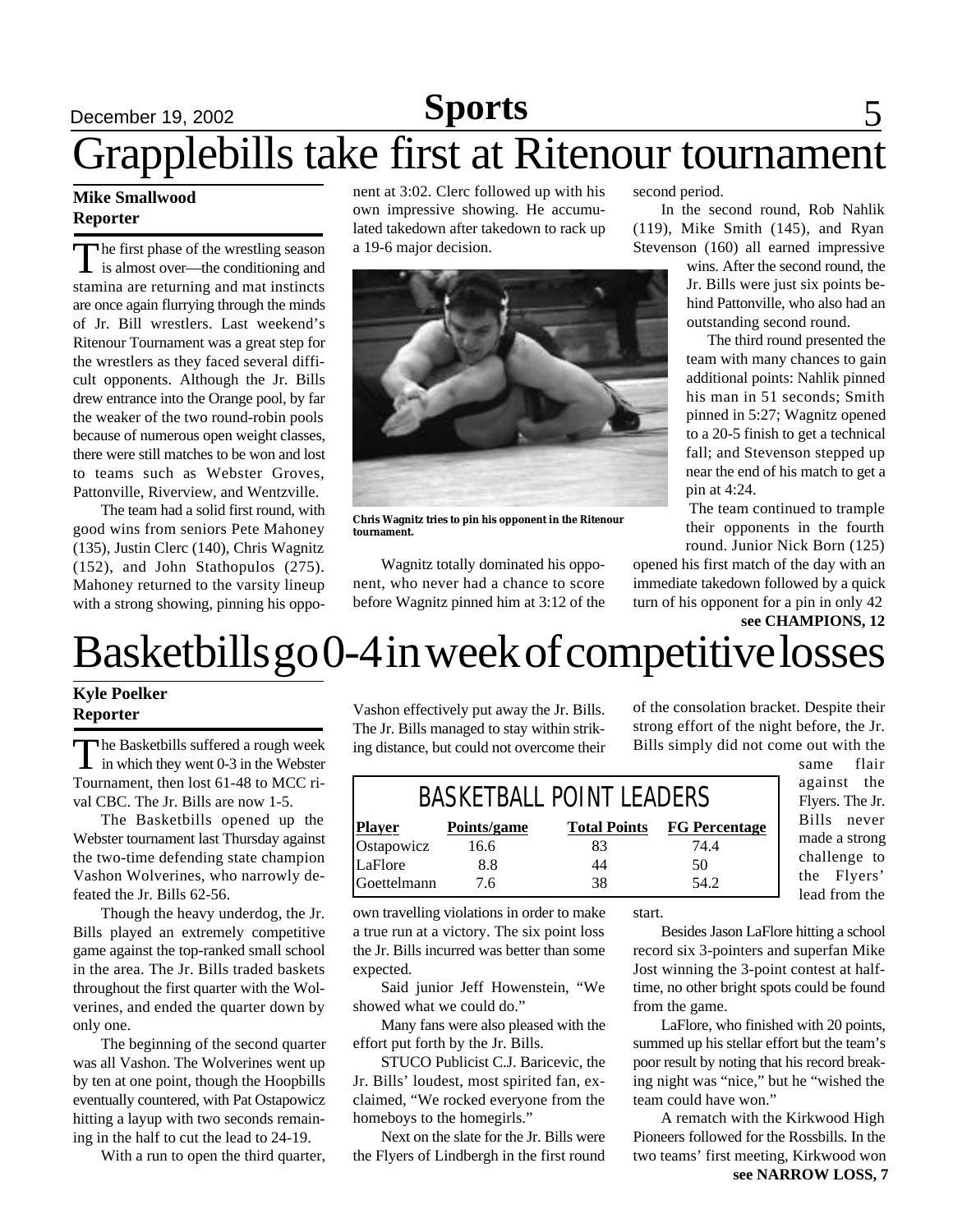### 6 **News** December 19, 2002 Swimbills tie Parkway South after point recount

#### **Michael Leuchtmann Reporter**

This past week had its ups and<br>downs for the Swimbills with a huge his past week had its ups and victory and a strange tie. The team won its biggest meet of the year last Saturday at the Marquette Relays, beating out all the top teams in the state, including Parkway South, DeSmet, and Lafayette, their biggest competitor there. On Tuesday, however, the Swimbills appeared to lose for the first time this year, to Parkway South, 96-90—until Wednesday, when scorer Paul Baudendistel realized his own scoring error, which, when fixed, left the Jr. Bills with a 93-93 tie.

After qualifying at the Marquette Relays last Friday, the Turbobills knew they had a good shot at coming out of the meet with the first place trophy the next day.

Sophomore Tim Heafner believed their success in qualifying was attributed to the "festive singing of Jingle Bells" prior to the start of the meet.

Diving, however, did prove to be a problem for the Jr. Bills. They ended up giving Lafayette a 40-point lead going into the swimming finals. With the stands packed full of fans and the pool deck infested with swimmers, the competition among the teams could be felt in the humidity in the air.

Following the previous state champion's example, the Jr. Bills mimicked DeSmet's nonsense cheer, hoping for their same success. That success came due to the teams strongest ability, swimming.

"I knew we could make up the points if we swam fast as a team," said captain

### **Chris Wojcicki Reporter** Icebills defeat Fox

The Puckbills came into last Friday<br>night's game against Fox ready to The Puckbills came into last Friday play and utterly dominated the game right from the

start. Halfway through the first period, the team got its first goal on a rebound in front from junior Matt Pijut, his first of four goals on the night. Just a few minutes later, defenseman Jeff Neyer netted his first goal of the season on a screen shot from the point, giving the Jr. Bills a 2-0 lead at the first intermission.

 Pijut struck again halfway through the second

period,with freshman Eddie Effinger assisting this goal. Before the second period ended, Pijut had a hat trick, finding daylight in the top right corner just under the crossbar. That power-play goal with 36 seconds left in the second was assisted by Pijut's linemate junior Brad Naert. Just moments into the third period, Fox put its only goal past goalie junior

> Charlie Effinger, who played extremely well on the few shots he faced.

 Less than a minute later, Eddie Effinger responded with a goal, restoring the Jr. Bills' fourgoal lead. Pijut was not ready to go home just yet, putting away one more goal before the end of the game to give the team a 6-1 victory.

 The team's Christmas schedule starts tonight against Jesuit rival DeSmet. The game starts

at 7:30 at Queeny Park. The team will play again Monday against Francis Howell Central at the Chesterfield rink. The Christmas schedule concludes with a New Years Day game against Lutheran South, 7:15 at Affton.

Kevin McEvov.

The Fishbills did just that. The team started the day off right by finishing first in the 200 freestyle relay. The Jr. Bills also finished in the number one spot in the 300 breaststroke relay. In fact, in all of the relays, the teams finished no worse than fourth place, which was only in the 300 butterfly relay. The Jr. Bills ended the day with a score of 306, with second-best Lafayette finishing with 278.

At first glance,Tuesday's meet against Parkway South at Forest Park did not have the same happy ending for the Speedobills. Parkway South, a team who won three consecutive state championships prior to last year's second place finish to DeSmet, thought they had slipped out of the Jr. Bills' grasp and beat them by a mere six points. Until Wednesday, the Turbobills believed they had suffered their first lost. It turned out that an addition error by physics teacher Paul Baudendistel was to blame.

The meet was neck and neck until the final race. It was the 400 freestyle relay, and the Jr. Bills needed to place first and third for the big win. The relay lost out to the Patriots' top relay team, however, and the Jr. Bills finished the race with second and third place finishes.

The meet had some bright spots though. Junior Nathan Harris and sophomore Adam Trafton were able to qualify for State in the 50 freestyle and 500 freestyle, respectively.

McEvoy noted, "The reason we tied was because swimmers were placed into events they don't normally swim. We were concerned mainly with getting people to qualify for State and not for this meet against Parkway South. It is State that really matters and not these dual meets."

Baudendistel admitted that the scare of the loss "was my fault." He gave only the classic Bart Simpson response of "I did't do it!" for the error.

Captain Nic Rottler said, "It's all right; It's been about seven years since Mr. Baud learned addition."

Check the *PN Nightbeat* for the Swimming team's results against Parkway West Wednesday night at Forest Park.

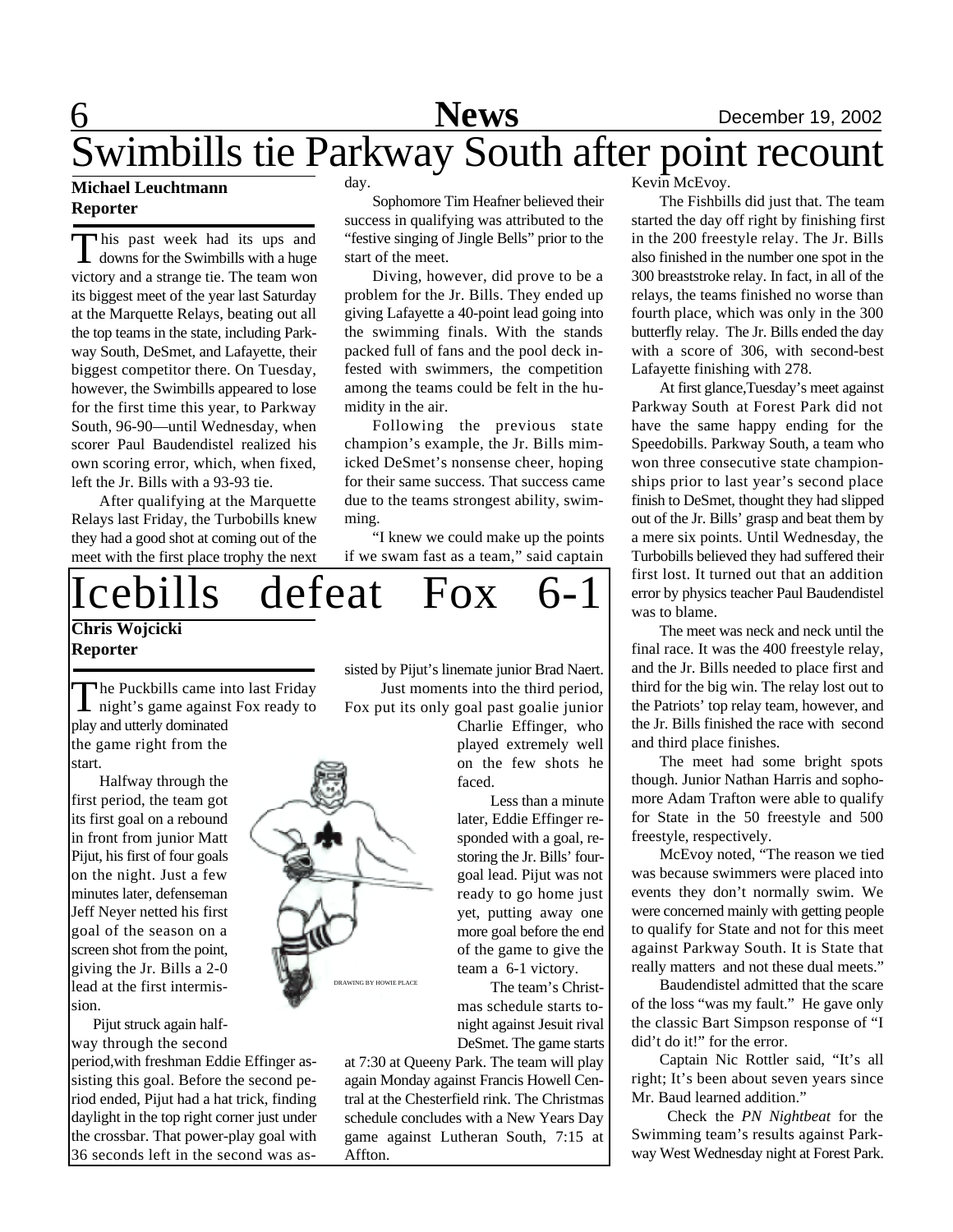### December 19, 2002 **News** 7

## Racquetbills approach midseason without loss

#### **Chris Guilfoy Reporter**

The Racquetbills have continued a<br>strong season thus far, winning their he Racquetbills have continued a first four matches as they approach the midway point of the season. As they prepare to play Ladue tonight, the Rbills hope to continue a season marked by strong play, mental and physical advantages, and natural U. High pride.

Coach Joe Koestner spoke about the season: "It's been an extremely successful year so far. We are suffering from a lack of practice times; fortunately, we are mature enough mentally and physically to continue striving."

The Keepwinningbills have seen their fair share of strong games played. Topseeded junior Phil Mathews has really opened himself up this year. In his recent game against Kirkwood, Mathews played a powerful match against the Pioneers'

### NARROW LOSS

#### (from 5)

handily by 15; however, this was not the case for this game.

From the start, the Jr. Bills took command, opening up a nine point lead after the first quarter. Kirkwood came storming back, though, and by the end of the third quarter had taken the lead 39-37.

Ultimately, the Jr. Bills sent the game into overtime—not one but two. Yes double overtime was needed to decide this one, and the Jr. Bills came out on the short end of the stick with a 75-73 loss, moving them to 0-2 against the Pioneers.

Senior Pat Ostapowicz led the Basketbills in scoring, notching 27 in the six-period game. The game also earned the team last place in the Webster tournament for the Jr. Bills.

Summing up this year's Webster tournament, assistant coach Tim Rittenhouse said that the team was "disappointed to lose three games, but encouraged to see the improvement overall."

Junior Andy Lowes agreed, saying, "We played well, but we couldn't win."

Following the tournament, the Jr. Bills

Clayton Reeves. Outside of DeSmet's Joe Hostman, Reeves may be Mathew's top opponent of the season.

Even though the Racquetbills played strong against a weaker Kirkwood team than of past years, Reeves has proved to be a powerful opponent. Mathews remained consistent in his 15-13, 15-10 win.

Said Mathews of his strong play, "Although I started out slow, by adjusting my play and making clutch shots, I pulled out the win."

The remainder of the Jr. Bills varsity team has stayed quite strong as the season has progressed. The juniors have stepped up their play considerably. In addition, the varsity as a whole has the experience and maturity to go far as this season has progressed. Mathews, Chris Guilfoy, and Mike Brand were a part of the Statechampbills last year. The juniors of the team, along with Jon Mills, were a part of the JV team of last year also.

Mathews said of the team, "Our performance (this season) is showing how we will fare against future teams."

The play of juniors Eric Weber, Tom Carrow, and John Reagan has especially improved, as they battle more and more in each match. With important matches in the future against Vianney and DeSmet, the juniors are going to be looked at with great importance as they make up the middle seeds of the varsity.

With anticipation of a tough yet important second half of the season as winter break approaches, the Racquetbills are set to make another run for the state title. With a deep varsity, the Jr. Bills look strong for a long January month ahead.

However, Koestner noted, "The march towards another state championship is not without obstacles."

began conference play, hosting the top 10 Cadets of CBC on Tuesday night. CBC's pressure seemed to undo the Jr. Bills. With the Jr. Bills looking flustered in the early going, CBC seemed to start to pull away, but the Jr. Bills narrowed their lead to three by the end of the first quarter. Another CBC run put them ahead, but the Jr. Bills countered with a Dave Goettleman bomb that put the Jordanbills within striking distance going into half-time.

After what must have been an extremely motivating half-time speech, the Jr. Bills came out gunning, opening up their first lead of the game on a LaFlore trey that put the Jr. Bills up 32-29. The rest of the third remained tight as well, with CBC clinging to a one point lead at quarter's end.

However, the Cadets came out with a run of their own to start the fourth quarter, and they didn't stop to look back. The Jr. Bills weren't the same after, and couldn't find the groove that they had working for them the quarter before. The Jr. Bills suffered another competitive loss at the hands of archrival CBC, 61-48.

With a five game losing streak in tow, the Rossbills travel Friday to the gym of Jesuit rival DeSmet for a matchup with the area's number one team, at 7:00 p.m., which optimists say could be the upset of the century.



The Swimbills got back on track last night with a win over Parkway West, 122-63. Multiple swimmers qualified for State, including junior Kurt Doll in the 200 freestyle and 100 freestyle, Carl Thompson in the 200 individual medley, and sophomore Tim Heafner in the 50 freestyle. Coach Fritz Long was proud of the team's having no sixth place finishes and every swimmer scoring points.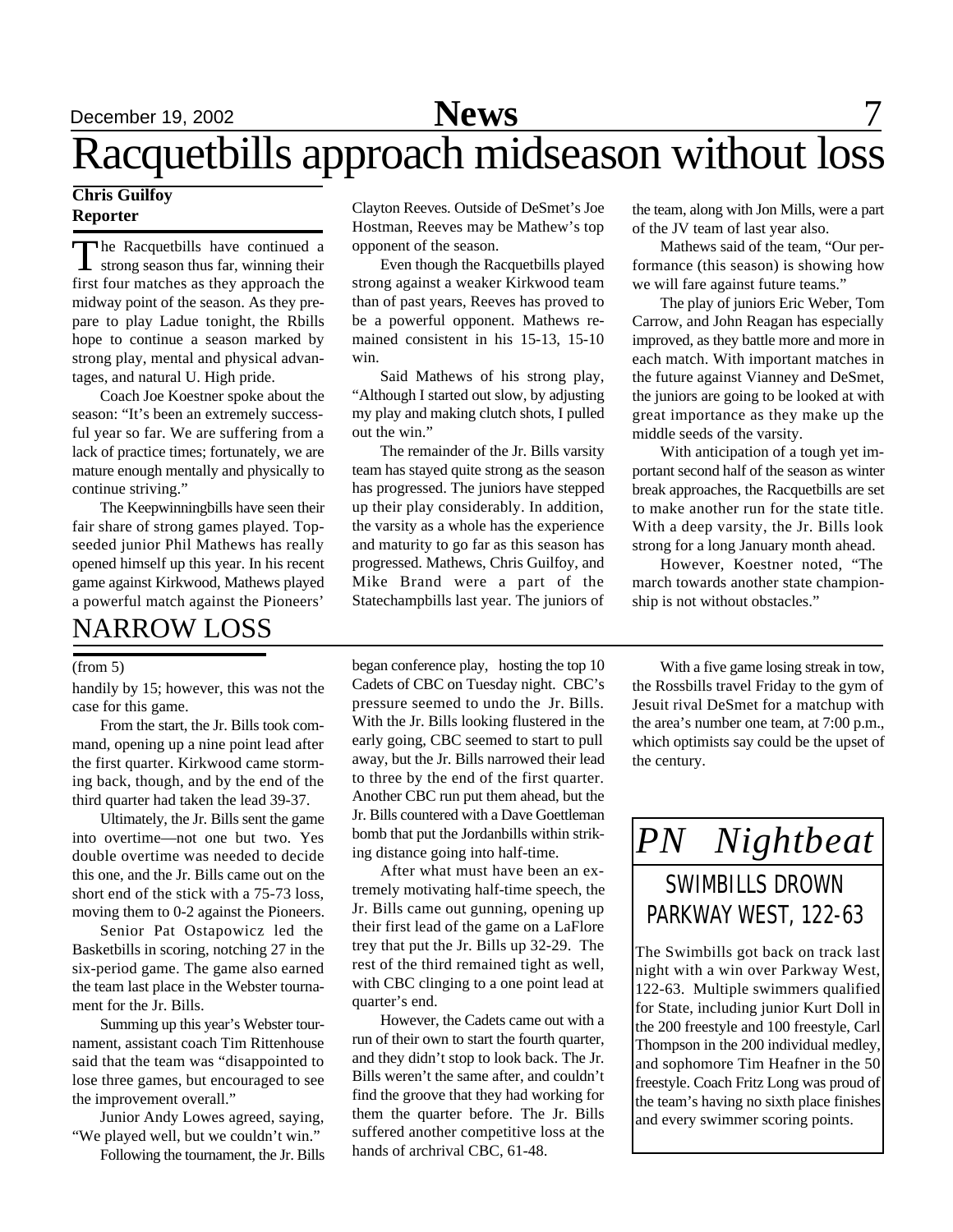### **8** December 19, 2002 ROSENBERG

#### (from 3)

in clearly laid out propositions, but in an embrace of the Christian story—namely the life, suffering, death, and raising of Jesus, in all its mystery and power.

I also have a strong suspicion that many (I am not referring to anyone featured in the article) reject the Catholic faith in order to justify their own behavior, behavior that, according to Catholic estimation, leads to unhappiness and emptiness. Moral guidelines, in the Catholic tradition, are not offered to make people miserable but to foster human happiness and human flourishing. The immorality of extramarital sex, for instance, is not an attempt to cramp someone's style but is a claim that this kind of activity is harmful to human persons.

How, then, shall we talk about atheism? I propose three ways: positive atheism, practical atheism, and implicit faith.

Positive atheism militantly combats the idea of God. It is a rejection of God both at the conceptual level ("I am a professed atheist") and the lived level. Positive atheism is represented by such historical figures as Friederich Nietzsche and Madalyn Murray O'Hair. This school of thought views religion as an obstacle to human progress and denies that anything is ultimately good, true, and beautiful.

Practical atheism focuses on the denial of God at the level of lived experience. This way of being is not necessarily articulated in words but is manifested in the way one lives. A materialistic or consumerist lifestyle, for instance, may in fact block the possibility of faith. While this person may espouse Christianity by name, at the level of action there is little evidence for belief in God.

Finally, the Catholic tradition articulates what we may at first glance perceive as pure atheism, but when examined more deeply, is actually a form of implicit faith in God. By speaking of implicit faith, we are recognizing that, while at the conceptual level one may claim, "I am an atheist," it is possible that at the lived level one displays a connection to God, who is identified as ultimate goodness, truth, and beauty. In this case, one is not militantly opposed to what is good and true but is merely struggling to articulate a belief system.While one may not express in words a belief in God, it is possible that one may be responding to the grace of God in one's actions—in a search for the truth, in self-sacrificing love, etc.—even if one doesn't know it.

As a Catholic Jesuit institution, how ought we respond to atheism? Well, it depends on the kind of atheism of which we are speaking. In the first two instances (positive and practical atheism), we ought to challenge these ways of thinking and acting as falling short of our fulfillment as human persons. If we do in fact find our true identity in love, goodness, and truth, then positive and practical atheism fails to do justice to the deepest desires of the human heart. Ways of thinking that deny any sense of objective truth, goodness, or beauty have served to justify violence against the human person—whether in Auschwitz, the abortion clinic, or on death row, to name just a few examples.

Moreover, consumerism, as an example of practical atheism, has helped create a cultural lens through which we view persons not as unique, irreplaceable, and capable of love, but as replaceable objects to be marketed and used.

The matter concerning those students who, after a sincere search for the truth,

simply cannot affirm the existence of God or institutional faith, ought to be treated with delicacy. Again, I appreciated the honesty of the students featured in the article. It was evident to me that many of them were on a sincere and serious search for the truth. They exhibited a passion for asking and answering the deep questions that go to the heart of human existence. Indeed, the life of faith can be a complex matter, especially for many students who are intellectually evaluating the faith of their childhood. If the broadest definition of Catholicism is, however, whatever is good, true, and beautiful, as Cardinal Henri de Lubac, S.J., has suggested, then these students may not be as far away from the Church as we think. The task of the person of faith is to challenge these young men, by word and example, to continue their pursuit of the truth with passion and sincerity, remaining hopeful that ultimately the glimpses of implicit faith displayed in their lives may find a deeper outward expression in connection with the Church.

When I personally struggled with unbelief at the age of seventeen, I was indebted to those people who listened patiently and responded with love. Ten years later, I find myself in a much different place.

Randy Rosenberg Theology

### NEYERS

#### (from page 4)

Not attending hockey games because you don't like the conduct in the stands is not the answer. Be responsible enough to help effect change when you can. Be part of the solution and lead by example.

As students of this school, you represent your school in every outside activity you participate in or attend. How you conduct yourself reflects on you, your school, and your team and coaches. We encourage all students to come out and watch this year's varsity squad. At 8-1, they are off to one of their best starts in their history. They have worked hard to get to this point; support them. Don't turn

away because of a few misguided fans.

As for the, "obnoxious, mean spirited, hooligan teenager(s)" in the stands, we want to thank you for the respect and courtesy you always show by holding doors open for us and making sure we get through the crowd okay with our eight-year-old son. You young men and women are great. Just try to keep your cheers good-natured and spirited and don't level crude remarks directly at opposing players.

Regards, Joe and Patty Neyer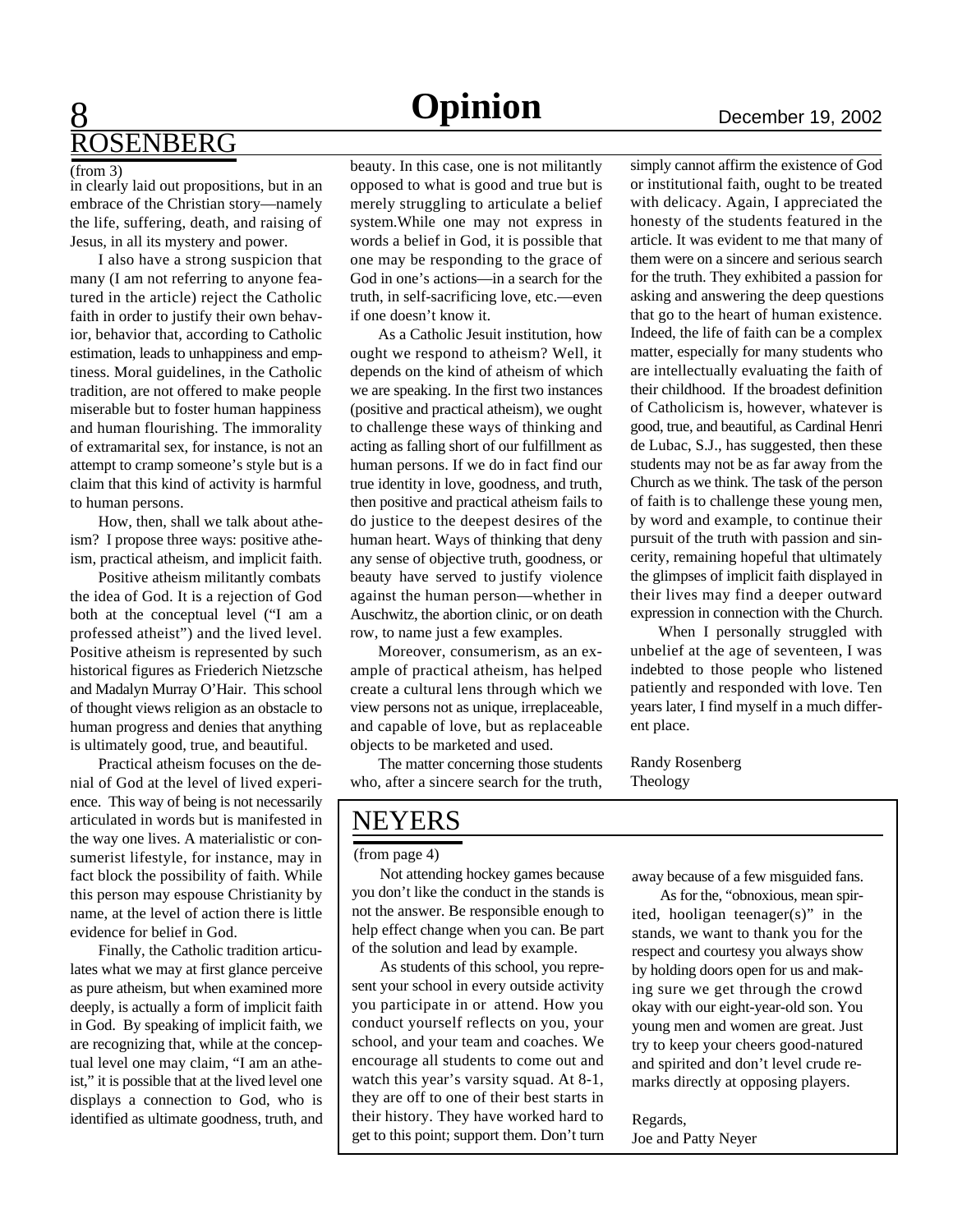#### December 19, 2002 **Reature** 9 **Matt Hoffman Editor in Chief** Santa calls it quits; SLUH faculty audition **Feature**

Remember Wednesday, Dec. 4? Well, you probably don't, so let me refresh your memory. The fourth was the fateful half day when the administration forced more than 1000 students to risk life and limb to come to school through icy, snowy, and foggy (there must have been a bit of fog) conditions.

Amidst all the student whininess and teacher bitterness, no one seemed to notice that a speaker invited by President Paul Sheridan, S.J., was missing.

"That was the day Santa Claus was scheduled to speak to my class about the virtues of intrinsic valuableness," recounted Sheridan. "He...Well, let's just say he owed me one," added Sheridan.

Unfortunately, Claus skidded into the median while merging from 141 onto 40. Although only minor injuries were sustained, Claus called Christmas off, saying, "I'm sick of this [expletive deleted]. [Expletive deleted] Christmas."

Following this unfortunate incident, Mrs. Claus demanded that SLUH find a suitable replacement for St. Nick or take the blame for Christmas being called off for the first time since 1933.

The following day, Assistant Principal for Student Affairs Eric Clark announced that faculty members would be able to

try out for the role. However, since no one has listened to announcements for two years, no teachers showed up for the first day of auditions. Clark then put notes in the faculty donut box and faculty anti-psychotic medicine cabinet. The next day, an estimated 75% of teachers showed up for auditions.

"Okay, welcome to Santa Claus auditions," said Mrs. Claus. "I've heard the rumors that these are grinch auditions. I regret to inform you—Monahan, May, I'm looking in your general direction—that these rumors are false."

The first candidate was English department all-star Jim Raterman. Unfortunately, Raterman wasn't quite suited for the part.

"Wow," said Mrs. Claus of Raterman's audition. "Okay, I'll buy a chimney as phallic, but candy canes? Icicles? Is he serious? This is a family operation."

Teachers Pat Coldren, Mark Cummings, Tim Curdt, Joe

Gavin, Bill George, Miles Grier, Chuck Hussung, Steve Missey, Rich Moran, Terry Quinn, Frank Kovarik, and Rusty Parker were also denied the part for similar reasons.

Clark and assistant Marla Maurer made strong runs for the part, with Clark running on the Intimidation ticket and Maurer on the Ridiculously Nice ticket. However, a nameless informer (actually Curdt, still upset about his miserable failure) tipped Mrs. Claus off about the sweatshirt incident.

"We're trying to *give* kids stuff, not steal things from them,"

commented Mrs. Claus.

The Science Department had a 100% showing, probably due to the anti-psychotic medicine cabinet note.

Physics teacher Kent Kershenski auditoned first; however, according to Mrs. Claus, "He never had a shot. Frankly, I was just humoring him by letting him try out."

Fellow Physics teacher Paul Baud attempted to drain all of the fun out of Christmas during his audition, pointing out the mathematical impossibility of one man delivering millions of toys.

"Who does this guy think he is?" said Mrs. Claus, "Yeah, no [expletive deleted] it should be impossible. It's called magic, Baud. May God have mercy on your black, shrivelled heart."

A replacement couldn't be found in Tim O'Keefe, JP Shen, or Patrick Zarrick. "That last guy

could never pull off Santa. What the hell does 'Slap me with some elfidge' mean?" said Mrs. Claus.

Dan Shelburne and Steve Kuensting were rejected at the door. "Yeah right!" said Mrs. Claus, "Every year Satan sends a couple up. Nice try Azrael, Lucifer."

Counselor Dave Mouldon was rejected because he was being "just a bit too nice" according to Mrs. Claus. "Sure Santa is a nice guy. But he also has a little edge."

Mrs. Claus was ready to call it quits when the perfect Santa replacement wandered in to the tryouts. This man had an impressive resume: he knew every kid in the world, knew who was naughty and nice, and was significantly stealthier than the former "jolly" Santa Claus.

Well, this Christmas tale stops here. But don't stay up too late this Christmas eve, or you might be confronted by Father Hagan in a thin red costume, silently delivering presents and memorizing your pitiful mid-year GPA.

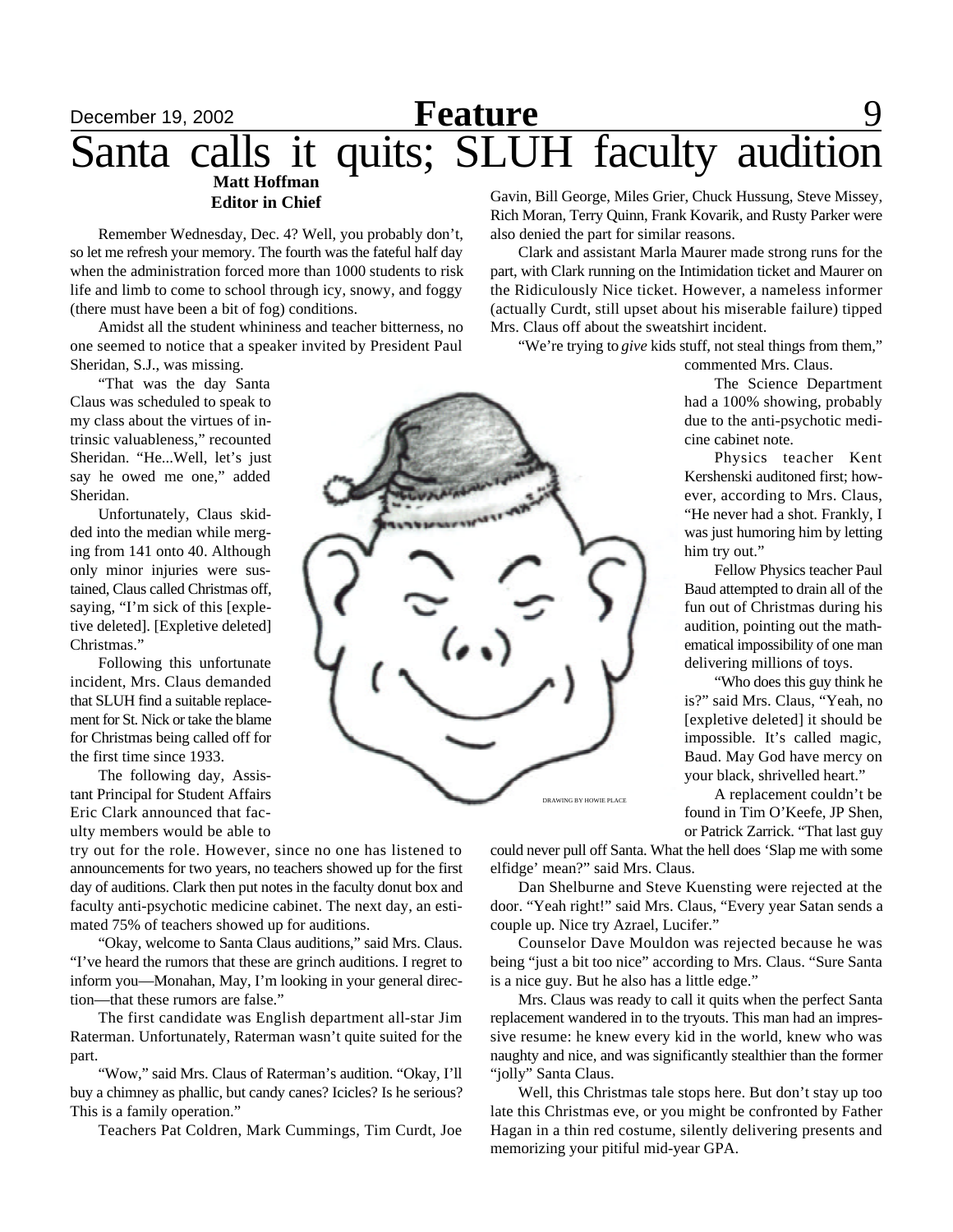## **Feature** December 19, 2002 Students discuss beliefs, reflect on Catholicism

#### **Brian Kane Core Staff**

*[Note: In continuation of last week's* Prep News *feature on atheism, the faith of individual Catholic students will now be examined.]*

Though the core beliefs of most Catholics are very similar, the true faith lives of individual members of the Catholic Church can vary greatly based on the processes through which they go to discover those beliefs and the experiences they have through them. This piece is a look at the faith lives of four Catholic SLUH students.

"I feel that God is definitely a presence in my livelihood because I try to make Him be a part of what I do daily. But most importantly it's that I recognize that I can fail sometimes, but I know that I can always come back; I can always grow and continue to do so," says junior Sam Weller.

Though Weller's parents raised him in Catholicism, he does

not take his faith for granted. "When I was in 7th or 8th grade, I was on the verge of possibly not going along with much of what the Catholic church was teaching me," he says, due in part to over-saturation with religion. "I came (to believe) because I decided that I wanted to find the answers to God ques-

tions," he explains. "I decided to pray on it, and I felt that God was calling me back."

Weller's faith is also encouraged by the example he sees in others. "I've seen it happen with so many people that I know personally that the love that Christ presents himself with has saved them, and whether or not God turns out to be an idea created by man, I believe him to be real, and I have to continue to do this because the idea itself is right," he says.

Weller thinks that his identity as a Christian is just as important as his identity as a Catholic. "I consider myself to be a Christian primarily before being Catholic because my main goal is to try and spread and to attempt to live out much of what Christ has set forth before me, and it's a large task, but it's a process that I personally recognize will have its ups and downs," he says. "It's not easy, and it never truly ends. It's always a constant challenge, but the challenge can have its rewards."

Though he has faith in the Church, Weller sees a fallible human side to it. He says, "My personal stance on Catholicism is that it's a human institution, and with any human institution there will be faults. But I've chosen to take those faults and accept them, to try and work those kinds of problems out personally, and with others, and to try to maintain the good that the Church represents and work through the faults that it also presents."

Furthermore, he feels that these obstacles can be overcome. "For all the faults and contradictions that the Church might either conjure up or truly be, I think that people can make it better because there are good people out there that recognize the good in the Church," he says.

Weller tries to express his faith through his interest in the performing arts. He tries to lead a prayer before play performances and thinks using his talents to their full potential is a way of serving others and fulfilling God's will for him. He says, "It's a positive thing that I'm trying to make happen. It starts out small, but it can get big, and that's what I'm trying to do."

Humility holds a special importance for Weller. He says, "I think most of all, it's important for people to realize their place as creations of God, and to remain humble as much as possible... When you are truly humble, you possess no jealousy, which can lead to other sins of the flesh."

Weller currently sees a need for humility in the Catholic Church itself. "I think that right now, with the scandals that have occurred in the Catholic Church...it's time for some people in the

> Catholic Church to regain their humbleness," he says. He additionally thinks humility is required to see the good that the vast majority of the priesthood is enacting.

> A major part of Senior Dan Sinnett's belief in God began in reflection and meditation. In regards to reflection, he says,

*"Faith is not easy, and it never truly ends. It's always a constant challenge, but the challenge can have its rewards."* -Sam Weller

> "An important part of that is thinking outside your world, which lots of people call prayer. It's kind of interesting because I think you need to pray to find God, and some people think you need to find God to be able to pray."

> Another thing that led Sinnett to accept Catholicism was the theology curriculum at SLUH. "The junior theology class was probably one of the biggest faith boosters I've had because what it did is it exposed to you everything, and it kind of said, 'Choose one.' To have it laid out in such an intellectual and practical way and have the decision be up to me was a big step in my faith life," he says.

> Though the school's curriculum did help him grow in faith, Sinnett thinks a greater concentration on apologetics would be more beneficial to students. He claims, "As students who are committed to doing justice...I think that a big part of that is expressing our truth, and the biggest truth we can know as Catholic students is God."

> Sinnett sees the human capacity for love as a sign of God's existence. "I would say that the love I feel for friends and family and other important people in my life is something more than a random chemical and biological sequence," he says.

> Sinnett believes that actions are an important part of expressing his faith. "I'm a big believer that everything you do has to be a reflection of God. That's not to say that I'm successful all the time, but every little thing needs to be about that faith I have.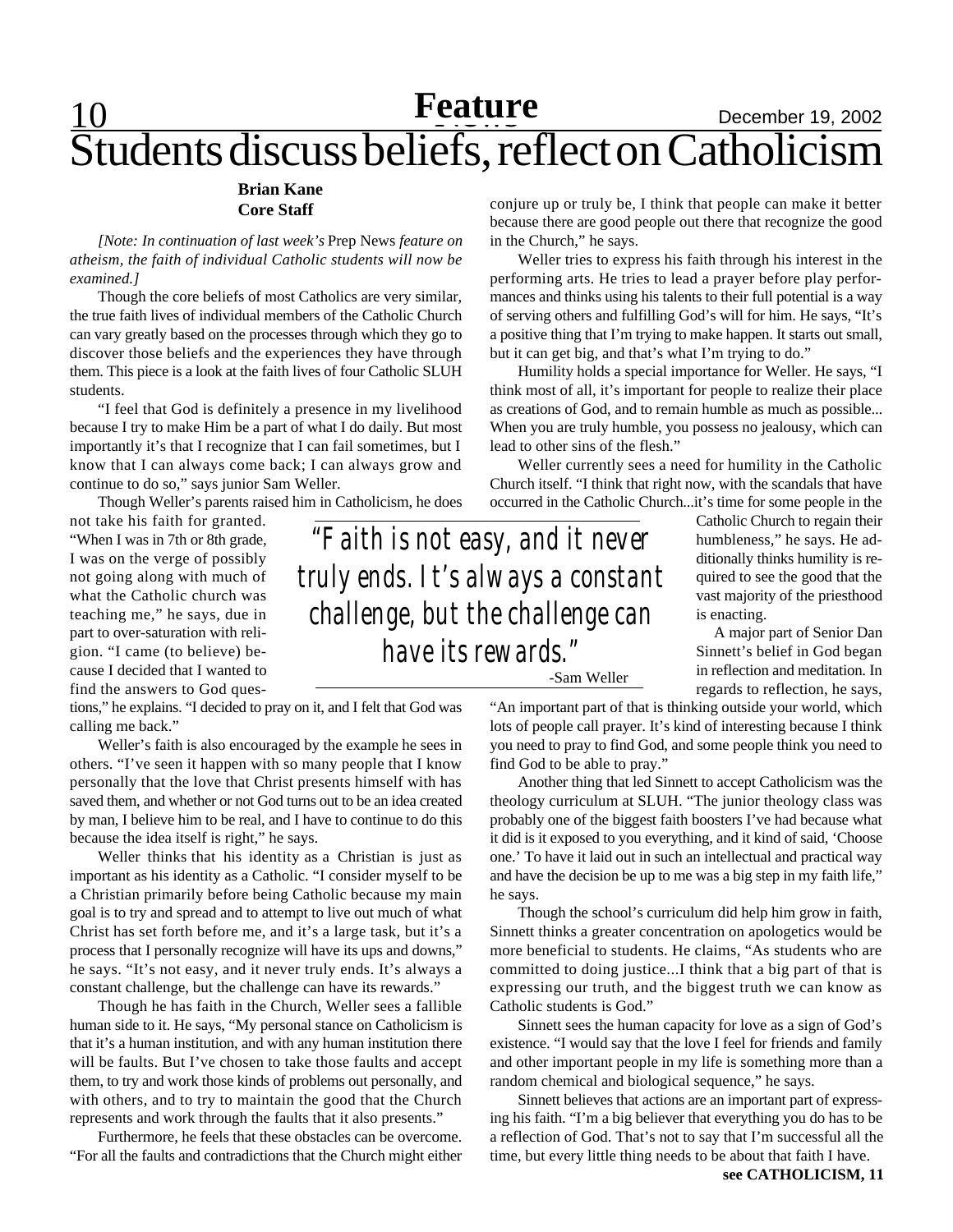### CATHOLICISM

#### (from 10)

From picking up a pen in class to holding a door for people or making underclassmen feel welcome, it's a whole process," he says, adding, "I hope that I can continue to work on showing God in my actions because that's something that we as humans can always improve at. No one's perfect, but your life is about trying."

Church tradition and ritual are both important to Sinnett: "Ritual has great value. I think that a lot of times people can overlook ritual and just think of it as more of a brainwashing kind of experience, but I tend to think that ritual is more about gathering with people like me and expressing (faith). What rituals can do...is reinforce you."

Sinnett also thinks it is important that ritual be carried out

even though it can become routine. "There are times when you don't want to go to Church...and do all that stuff, but if you (don't) then you'll never know what you would've found out about yourself."

For junior Chris Wegan, "The Catholic Church seems to set out ideas for faith, and I have basically taken those ideas, and I have kind of modeled them after how I want to live my life. But that is not to say that I have rejected Church teachings in any way. I've found ways that they can be instituted in my life."

Wegan literally sees a world of reasons to believe in God, including human life, the natural

world, and the vastness of the universe. "I see the beauty and the order with which things seem to have been created, and I have decided that creation by a supreme being makes the most sense to me."

Wegan specifically denies the actions of radical religious groups as reasons to reject religion, saying, "When people say that religion incites violence...they are not actually talking about religion but rather the perversion of religion that comes from not carefully studying one's religion."

Before Wegan accepts an idea as truth, he considers it carefully. "I have never accepted anything simply because it was what I was told. I've questioned everything in order to understand it, not to ridicule it or to make it look stupid. For example, if there is a teaching in the Church which I don't think I agree with, I don't immediately reject it. I try to ask questions and try to understand it and not only understand the teaching but understand why it has been instituted. In the vast majority of cases, I have found myself accepting Church teachings," he says. "I come to believe these

things because they have foundation in logic, and also have been considered carefully over a great period of time."

Wegan begins the process of putting his faith into action by examining the goodness of humanity. "I try to see how I am good and how others are good, and I try to bring all of those pieces together in the hope that those characteristics will make me more able to accept my mission to carry out God's will," he says. "Basically I create an ideal—and it's an evolving ideal—of what I like to be, and I try to put that ideal into action."

Furthermore, Wegan hopes that he can spread his faith through his actions. "I would hope that my friends, classmates, and all people with whom I come in contact will see that I am trying to do God's will and in turn will be inspired to do God's will," he says.

*"Ritual has great value. I think that a lot of times people can overlook ritual and just think of it as more of a brainwashing kind of experience, but I tend to think that ritual is more about gathering with people like me and expressing (faith). What rituals can do...is reinforce you."*

 Senior Rob Patterson credits his faith in God to a retreat experience. "I was kind of going through a difficult time with my faith, and then I went on the Kairos retreat, and it actually answered a lot of questions for me," he says.

Even though Patterson does not have absolute certainty that his beliefs are correct, he affirms, "Faith in the definition means that you can't be 100 percent sure."

Like others, Patterson sees his relationships with people as reasons to believe in God. "The amount of love and support that I can get from people and the amount of love and support that

-Dan Sinnett

I can give to them is a sign to me that there must be something going on that can make these people so special to me," he says. He adds, "Through other people, you can see God. I think a relationship is one of the biggest signs that there is a God or some higher power."

Patterson firmly believes in God despite the evils of the world. "It's not His fault that all this stuff happens, because He gave us the chance to either make or break our lives. He's not some puppeteer controlling us."

Though he values traditional rituals, Patterson nurtures his faith through other methods as well. "Church is not the only way to see your faith. It's a way to acknowledge that you have a faith, but to me relationships, helping others, and seeing God in other people are the ways that I have faith," he says.

Patterson has set high sights for the future of his faith. He says, "The only thing it can do at this point is grow. Before, it wasn't as strong as it could've been."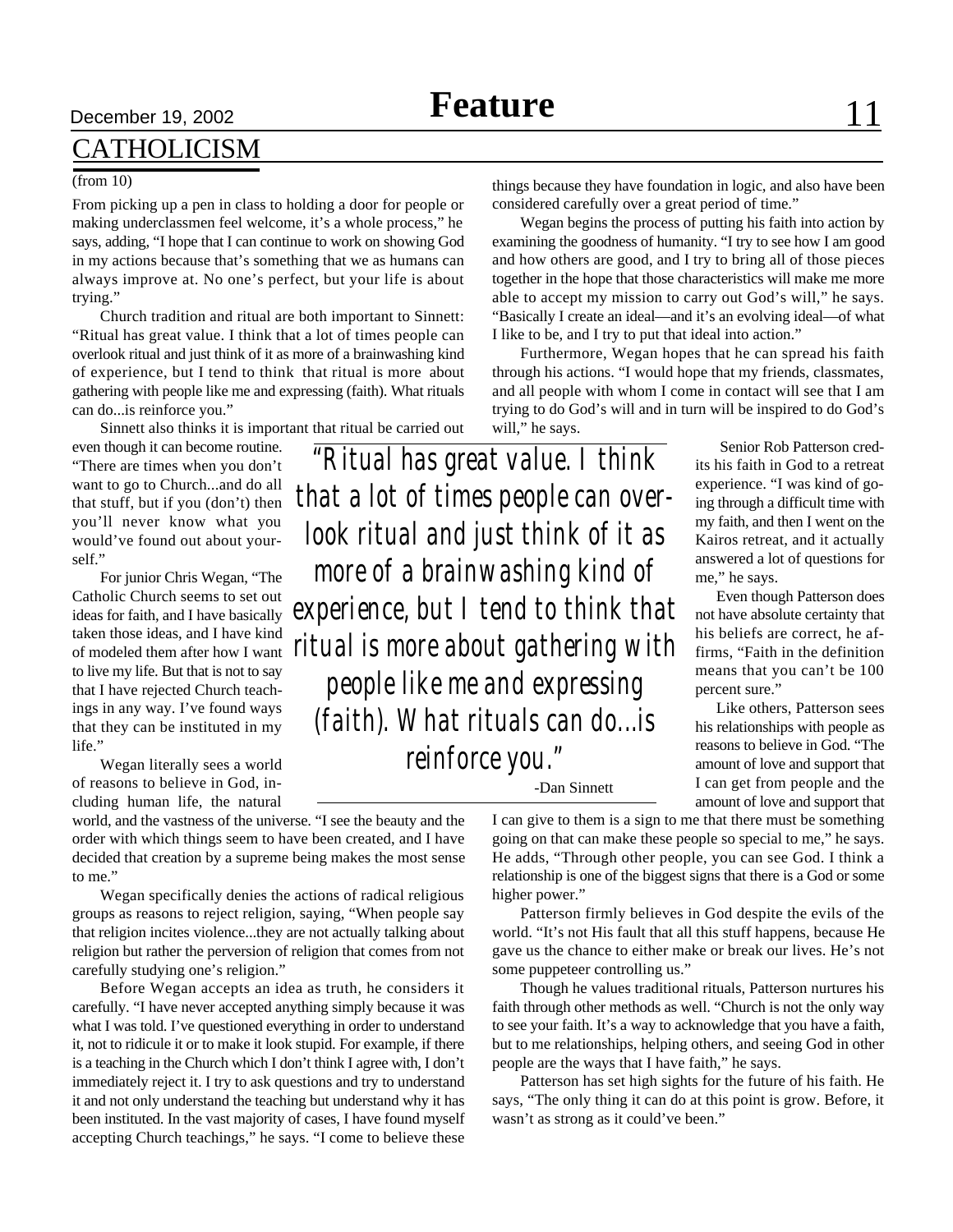#### (from 5)

seconds. Mahoney quick-pinned his Pattonville opponent in 0:56, while Smith won by major decision, 17-2.

The second half of the lineup continued the high energy level with another win by Stevenson, 15-14, a pin by John Kister (171) in 31 seconds, and another solid match by junior Greg Leibach (189), who got his pin with only a second left on the clock in the second period. The team had acquired 80 points—just 4 points under the maximum score—in the fourth round with all the wins and a couple of open weight classes.

With a chance to pull away in the final round, the Jr. Bills once again made it difficult on their opponents. Sophomore sensation Andrew Poulin (112) off to a great start to the season with all his offseason work, and who coach Tim Curdt says, "only has the opportunity to get better and better"—destroyed his opponent through great technical wrestling.

Born did not let a quick reversal by his opponent in the beginning of the second period get to him, as he simply got one himself, which he followed up with a pin at 3:35. Wagnitz and Stevenson both continued their thrashing of their opponents with pins, and Leibach once again showed a lot of potential with a pin of his own at 3:38.

The team's 54 additional points locked up not only their win in the Orange pool, but also a tournament win with a total of 297 team points. DeSmet came in second with 242 points.

This was the the team's first tournament win in recent history and the first for Curdt, who has been coaching at SLUH for seven years.

However, since many of the wrestlers had only a few matches in the five rounds, they were not quite prepared for the competition they had to face in their finals matches. In the finals, Nahlik was set to face the top wrestler in the state at the 119-pound weight class. Nahlik never gave up trying to get his moves going, but lost by major decision to finish second in the tournament.

Despite this being his first loss of the season, it was still a good match. Said Nahlik," I wrestled okay, but there's a lot of work to do."

Sophomore Jeremy Bledsoe (103), Born, Smith, and Wagnitz each placed second in the tournament with final round losses. Stevenson, who appeared to have a first place finish locked up, got turned on a fluke slip in the third period and ended up losing 9-5, although he still had a very impressive tournament.

Curdt commented, "With the commitment he put in over the offseason, most of the guys he'll wrestle he has outworked. He deserves the success he is having."

Boyd Gonnerman (130) had a strong finals match with a 9-1 win to take third place, while Mahoney continued his successful return with a 5-2 win to place third. Sophomore Will Holleman (215) and Stathopulos also finished in third place. Poulin, Clerc, Kister, and Leibach all finished in fourth place, after losing to some quality wrestlers. The experience they acquired will be important later in the season.

With a tournament win in the back of everyone's mind, the team looked ahead to the challenge of conference opponent Vianney on Tuesday evening. Despite several important wrestlers out with injury, every wrestler seemed to feed off of the energy of the previous match. This flow started with the lightning- quick Chris Cahill (140) striking his opponent like a hammer in the second period when he turned him, set, and dug in for the pin at 2:53.

The success continued when Smith took a quick hop to the left of his opponent and got a switch and a reversal in the first period. He then held out against the relentless efforts of his opponent for a 10-5 win. Wagnitz got a pin at 2:53 and Stevenson in a mere 0:29.

Stathopulos had to fight hard against his Griffin nemesis, one of the best heavyweights in the state. After what appeared to be a pin in the first period and no call by the referee, the match continued all the

way to the third period, where Stathopulos's opponent was able to stall out an 8-7 win.

Poulin achieved a 20-4 technical fall in another strong match for him while sophomore Phil Clerc stepped into the 119 weight class (for the injured Nahlik) for his varsity debut.

Curdt was very impressed with Clerc's "good, basic, hard wrestling" that earned him a 13-3 victory.

Born won by pin at 0:46 and Gonnerman had to come through in overtime with a takedown to win 12-10.

Mahoney had the last match of the night with the Jr. Bills up by a significant margin. He took the mat with his mind set on an absolute victory. He got the first takedown and continually worked over his tough opponent, destroying his stamina. Mahoney was relentless in his efforts to get a pin as he went for move after move. When his opponent did finally find a burst of energy in the third period. he was able to escape Mahoney's grasps on a momentary slip in the final moments. But Mahoney pounced on him once more and got a takedown just as time expired. Mahoney's final point earned the team an extra point and sums up the effort of the team on the night.

Curdt said, "This was one of the best matches I've ever had a team wrestle... I was so impressed with the spirit the team had given, considering it was an away match at a conference opponent's gym."



*"Some say that ever 'gainst that season comes wherein our Saviour's birth is celebrated, the bird of dawning singeth all night long; and then, they say, no spirit can walk abroad, the nights are wholesome; then no planets strike, no fairy takes, nor witch hath power to charm, so hallowed and so gracious is the time."*

-Marcellus, *Hamlet*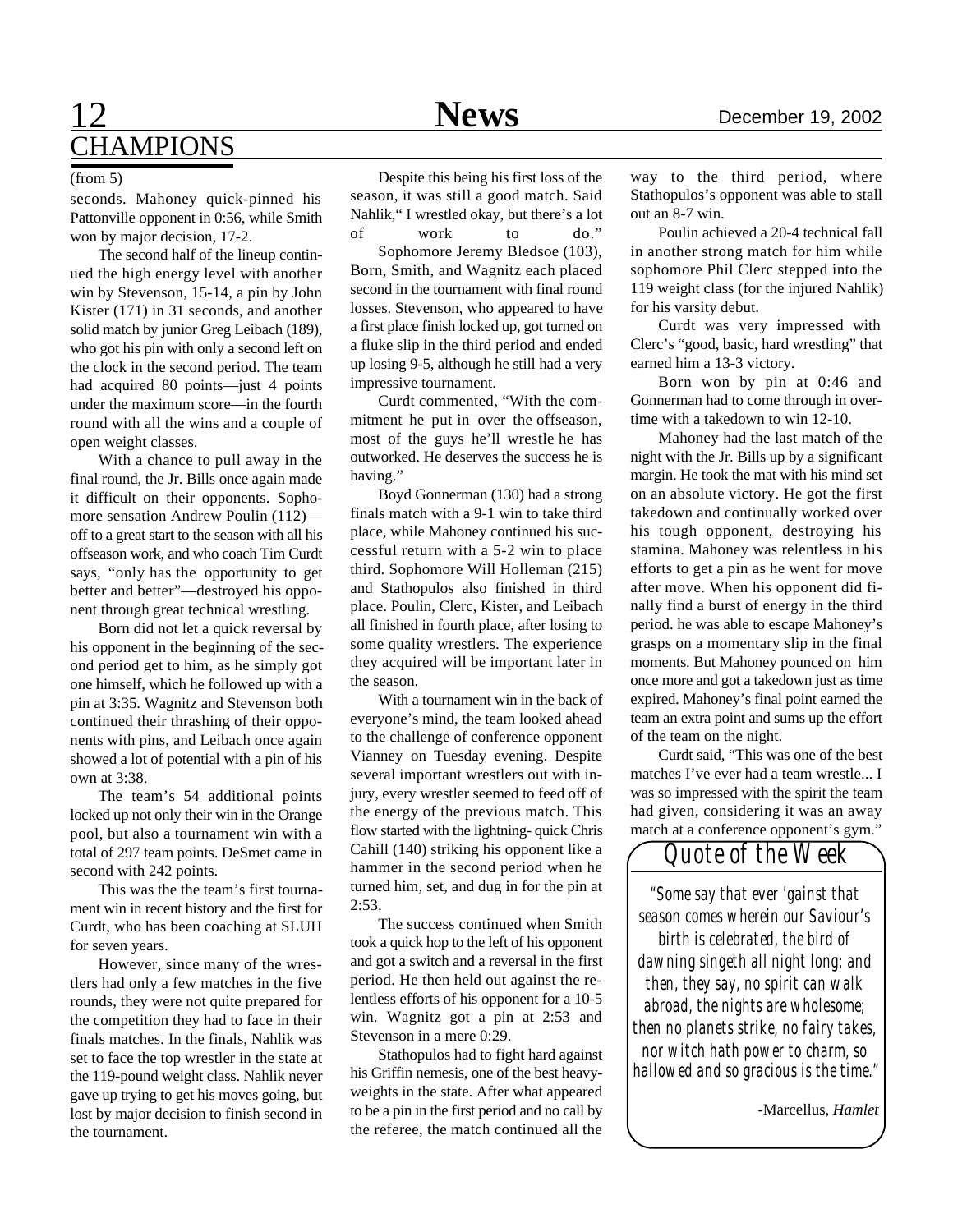### December 19, 2002 **News** 13

### ONLY IN DREAMS

#### (from 1)

was not in attendance at Monday's meeting because she wanted to hear what the rest of the committee had to say in terms of availability of technology without her.

"We had someone from each department...and we considered what is out there in terms of technology that we think would be helpful to us as faculty and as administrators," said Schenkenberg, also mentioning that the committee needs to find out "what would help us improve our teaching and reach the students in a more effective way."

Those on the committee include Schenkenberg, Assistant Principal for Academics Mark Michalski, theology teachers Tim Chik and Matt Sciuto, counselor Dave Mouldon, English teacher Bill George, Spanish teacher Myriam Aliste, computer consultants Bob Overcamp and Tim Rittenhouse, science teacher Steve Kuensting, and Scott Gilbert, R.N.

"I've asked departments to think about what their needs will be in the next five years," Schenkenberg said, trying to get a feel for what the departments think is neccessary for classroom technology.

The main focus of the meeting was to brainstorm about ideas which can be implemented into all of the classrooms. During the discussion at the meeting, a "dream list" was created, with opinions on what would and would not work for teachers and students. Some of the ideas mentioned were computers for students, better televisions for each classroom, a better interaction between parents and teachers about grades, and projectors which would allow clearer pictures.

"There were a lot of 'ifs' during the conversation," explained George, who was suprised that most teachers felt the same way about the need for better classroom equipment.

"Everybody talked about what they thought they really needed," said Kuensting, who also mentioned that the discussion focused on the school's budget. He explained, "We summarized on if we had to choose based on economic restrictions, what did we really need right now, and everybody listed that. I think now the administration has a clearer idea

of what the technology needs for the departments are...In the near future the school will start moving towards purchasing certain tecnological things to satisfy the needs of the teachers."

Michalski had similar sentiments about classroom technology, noting that everything that is taken into consideration must be both financially and practically sound.

"I'm very excited (that) we're talking about these ideas," said Michalski, stressing that it is necessary to take "the appropriate steps in a responsible way."

Michalski added, "I thought (the meeting) was an excellent step in the right direction, as far as getting on the same page on what is available and starting to make some plans towards increasing and improving the technology at SLUH."

Schenkenberg feels that trying new ideas will help the school discover what is practical to use in classrooms. She said, "I think the board wants us to look carefully at our needs in the area of technology and collect some data about how successful it

is in other schools and how effective it is and how many of our faculty members would even be interested in implementing it."

"It was a very good discussion," said Mouldon. "Dr. Schenkenberg did a real nice job of having people take a look at what we each think the school needs and what we each think each department needs."

He added, "There seemed to be a lot of interest in internet use in the classroom, being able to bring in a computer on a cart, hook it up to the internet, and have a projection so that the whole class could have access to it."

Schenkenberg summarized the sentiments of the meeting by saying, "I think SLUH has a lot of wonderful programs...(Faculty) certainly provide a fabulous education for the young men that are here, and no one can argue with the academic success of their students. Technology would only be relevant if it helped advance that type of effort."

**KETBALL**